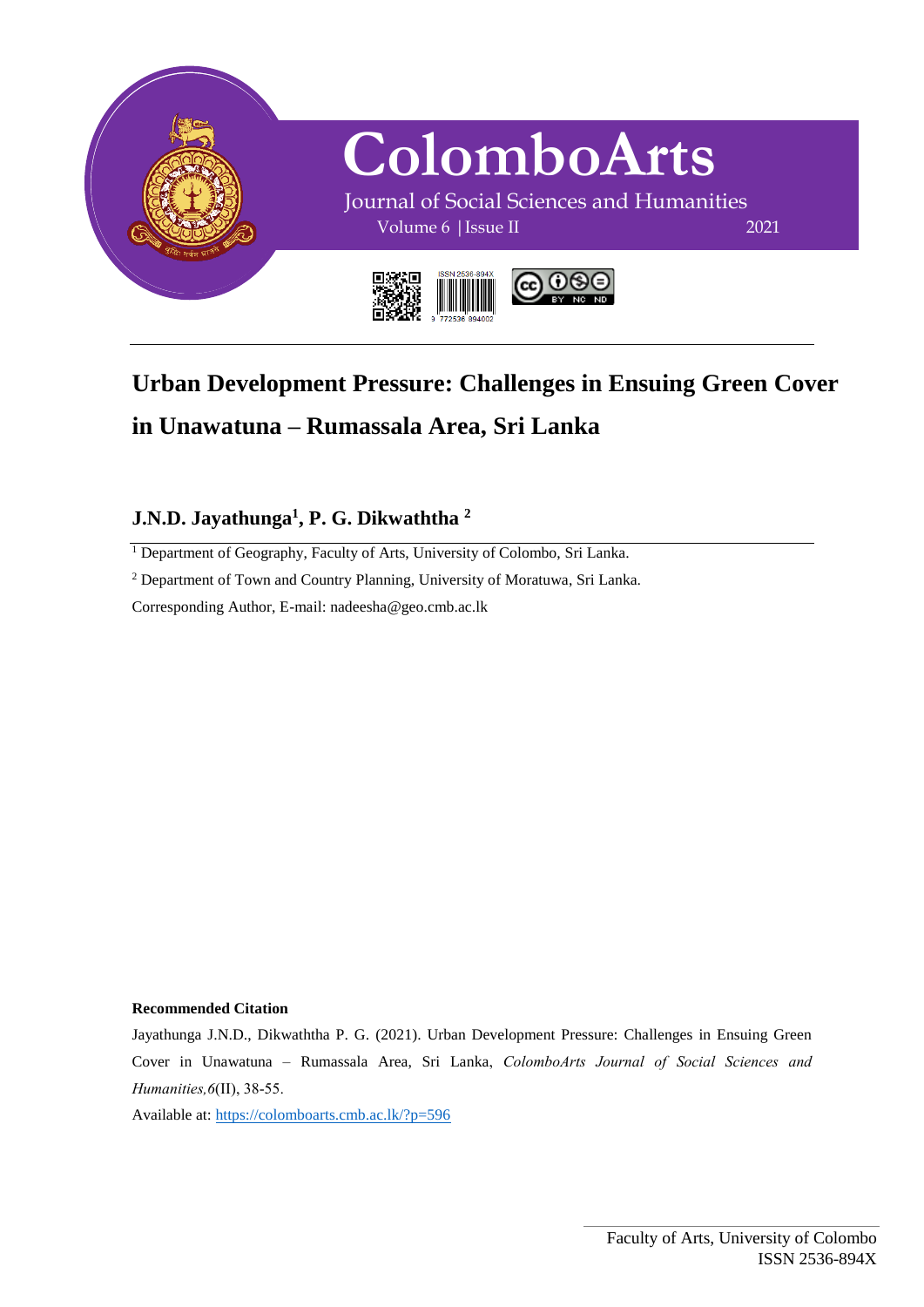# **Urban Development Pressure: Challenges in Ensuing Green Cover in Unawatuna – Rumassala Area, Sri Lanka**

**Jayathunga J.N.D.** University of Colombo [nadeesha@geo.cmb.ac.lk](mailto:nadeesha@geo.cmb.ac.lk)

**Dikwaththa, P. G.** University of Moratuwa [gihanidikwaththa1306@gmail.com](mailto:gihanidikwaththa1306@gmail.com)

#### **Abstract**

*The continuous development of cities has created significant issues in the planning and management of an area's environment and landscapes. This is due to the requirement for supported products such as housing, business facilities, infrastructure networks, and environmental protection. Decades of uncontrolled development have had a significant impact on both the natural environment and the quality of human life. The goal of this study is to examine the change in green cover owing to development over the last few years and to estimate the development pressure index to ensure green cover in the Unawatuna-Rumassala area. Defining the development pressure to prioritise green cover in order to protect the Unawatuna-Rumassala region as an ecotourism destination. Based on the model builder methodology in ArcGIS, this study presents an improved way of analysing development pressure. The development pressure index focuses on finding areas that are prone to significant development pressure. The development pressure was identified using the following criteria: accessibility, population density, building density, and land use and land cover. In 2009 and 2016, Landsat satellite images were utilised to analyse the Normalized Difference Vegetation Index (NDVI), which aids in identifying changes in green cover over time. The simulation findings demonstrate that NDVI levels have changed dramatically between 2009 and 2016. On elevated and low topographic slopes where human activity was prevalent, moderate NDVI values shifted to low NDVI values. Furthermore, development pressure has concentrated in the Rumassala protection zone, having a significant impact on the area's ecosystem. The increased development pressure in the studied area has also resulted in biodiversity deterioration.*

*Keywords: Development Pressure Index, Normalized difference vegetation index (NDVI), Green cover, Urbanization, Urban Planning*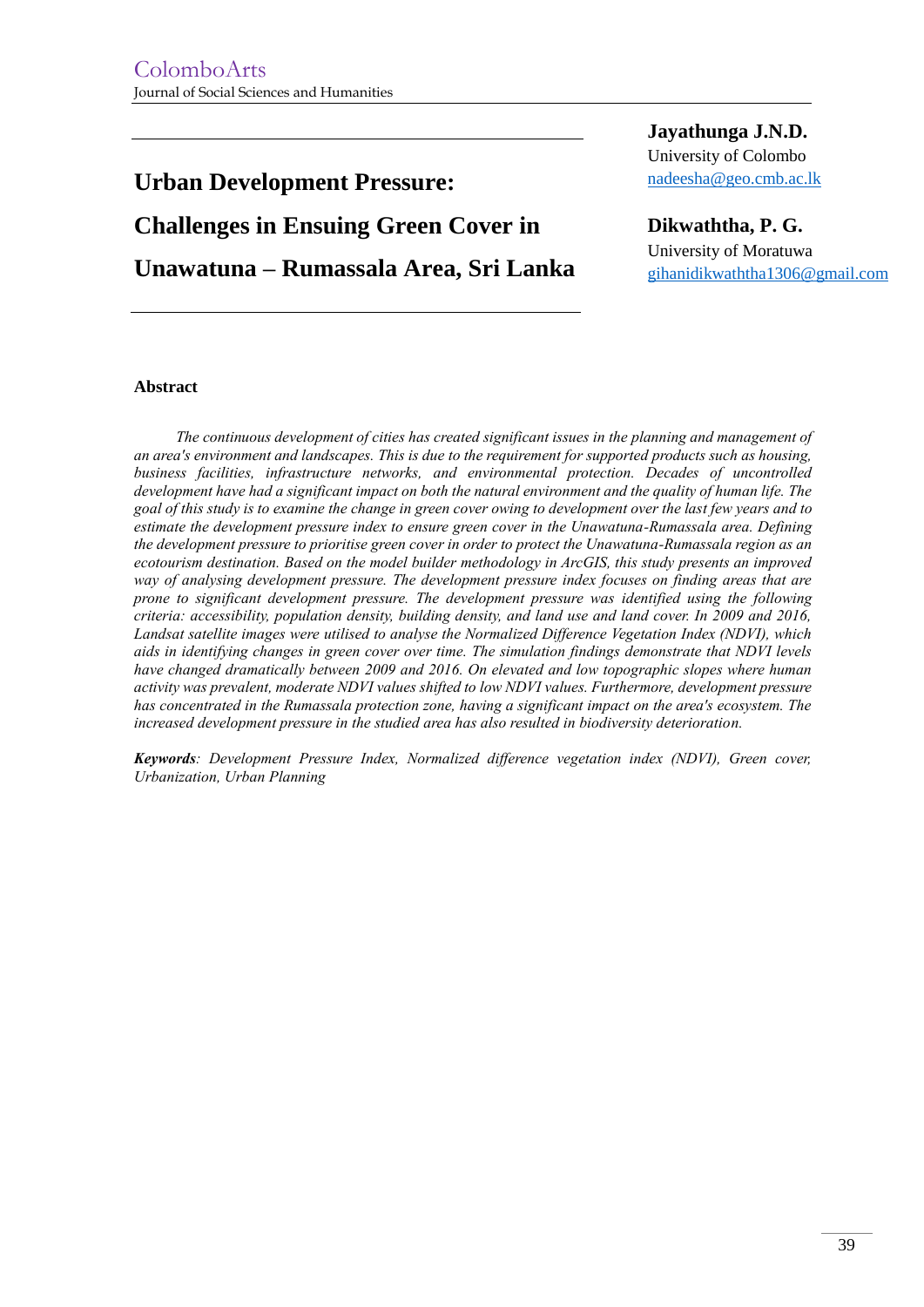## **Introduction**

According to world data atlas in Sri Lanka, the tourism sector has contributed significantly to the Gross Domestic Product (GDP), such that in 2000 this sector contributed approximately 1.2 billion US dollars and it increased to 11.2 billion US dollars in the year 2019, growing at an average annual rate of 9.61%. According to the Department of Statistics, in 2019, inbound tourism travel for Sri Lanka was estimated at 3,607 million current US dollars. However, the development of touristic areas by the expansion of the built environment surrounding and near touristic locations created pressure on land. Therefore, tourism has become a major challenge in planning land use allocation, managing the environment and landscapes of tourism sites, and ensuring sustainable tourism development (Samat, N. & Harum, N., 2013).

Based on the study done by Hardin (2007) infrastructures including road network has been developed to enhance residential and commercial development. These human activities can alter natural habitats, the transformation of green space to urban and suburban uses is the fastest growing threat to the exotic plants, animals, and open spaces which will result in significant loss of biodiversity (Hardin, P. J., et al., 2007; Lambin, E. F., 2005; Samat, N. & Harum, N., 2013).

Decades of poorly planned development have taken a heavy toll on the quality of both our lives and the natural environment (Ewing, R. L. et al., 2005). Even at low densities, poorly planned development can fragment natural habitats, significantly reducing the value of remaining open spaces for biodiversity, recreation, and other uses (Ewing, R. L. et al., 2005). If development continues at prevailing densities, land will be consumed at an even faster rate than population growth, particularly in rural and suburban areas. This expanding footprint will put additional pressure on diminishing wildlife resources and their habitats and has the potential to drive more plants and animals toward extinction (Larkham, P. J., 2014). As our sprawling communities push further and further out, the remaining green cover and wildlands in and around cities and suburbs disappear, taking with them the habitats on which wildlife depends (Larkham, P. J., 2014; Samat, N., & Harun, N., 2013).

Therefore, the development of the area must be undertaken with a better understanding of its sustainability to ensure its sustainability. According to the United Nations, sustainable planning is a commitment to the responsibility of governments and all stakeholders to ensure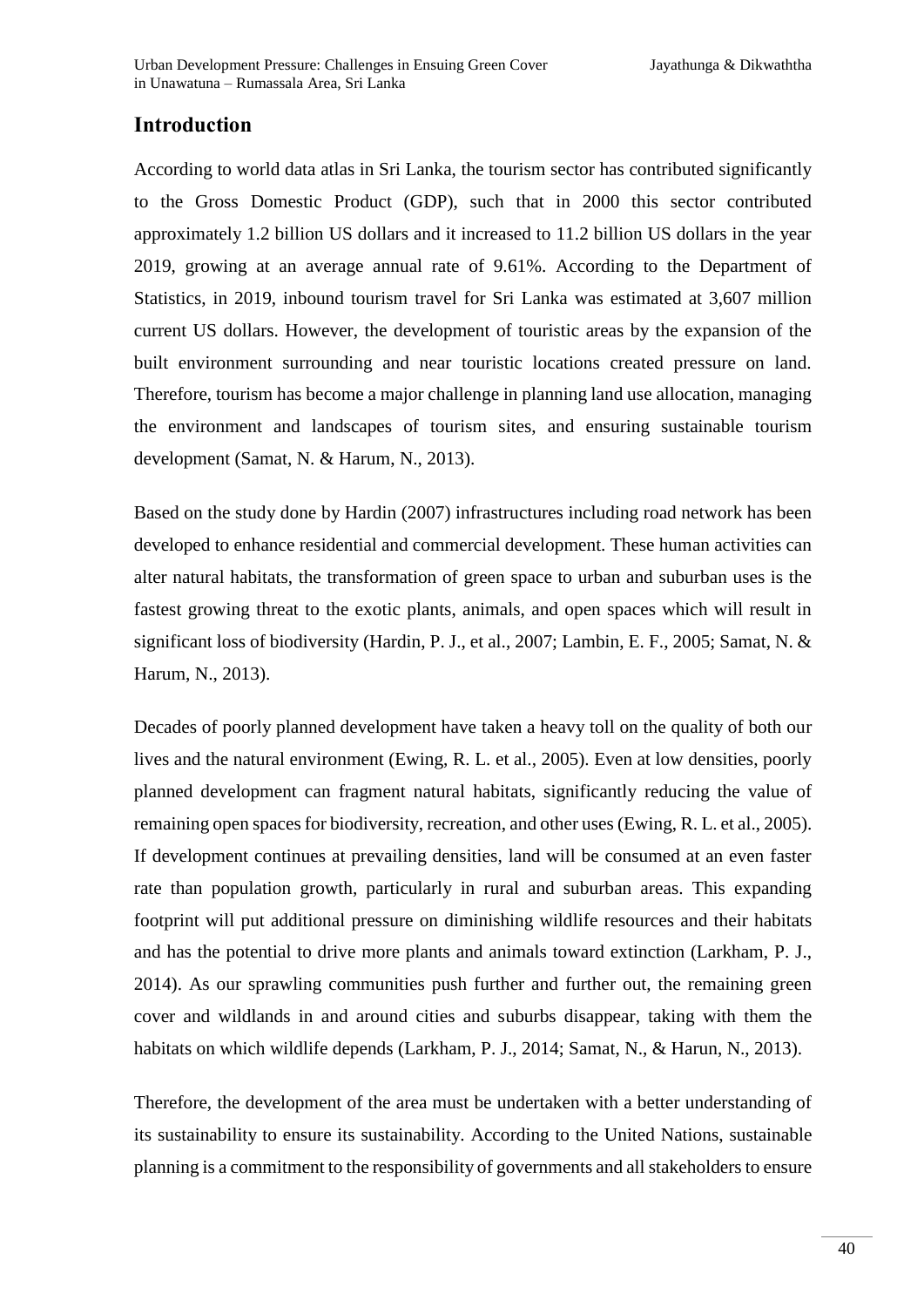the long-term richness and quality of life of future generations. Many studies emphasise that controlling land use development is one of the approaches used to ensure sustainable development (Lambin, E. F., 2005; Samat, N. & Harum, N., 2013). Proper planning and development strategy during the expansion of development is able to protect the natural environment.

Analyzing development pressure for a specific topic is the primary task in the context of planning and developing modern urban land use (Hidayat, D. G., & Guo, J. Y. (2007)). Nevertheless, site analysis is a complex process and involves consideration of a multicriteria decision that is limited to not only the physical condition of urban land uses, but more attention should be paid to integrating social, economic, and environmental factors as well (Alibegovi, D.J., & Villa,.K., 2006).

The increasing demand for additional land for the creation of new projects and the development and redevelopment of the former urban infrastructure and industrial development were among the main motivating factors for the subsequent urbanisation process (Larkham, P. J., 2014). However, when the push factors such as urban population growth are combined with pull factors, mainly economic progress, they are the two primary causes of great urbanisation (Alibegovi, D.J., & Villa,.K., 2006; Hidayat, D. G., & Guo, J. Y. (2007)). Meanwhile, the spatial pattern and changes over time of the urban patch are vital. An understanding of the factors that sparked the process and appropriate physical planning is imperative to meet the current and future needs of the cities.

Unawatuna-Rumassala is one of the most popular tourist destinations not only in Sri Lanka, but also throughout the world, owing to its blue-yellow-green colour combination. Rumassala forest is home to several bird, reptile, and mammalian species. The entire Rumassala area, including woodlands and coral reefs, has been designated a sanctuary due to its rich biodiversity and numerous rare native herbs. There are several unusual plants among the exotic flora, including "Mal Kaddol" (Bruguier hexangular), "Muna Mal" (Mimusops elengi), and "Diya Danga" (Dolichandrone spathacea), among others. Additionally, and perhaps most significantly, there are many plants known as "Mudu Delum" (Xylocarpus rumphii) on the grounds of the renowned "Velle Devol" as well as the new hotel site that are classified as severely endangered in the 2012 Red Data Book (Wildlife Conservation Society, 2008). Moreover, it is reported that there are just eight of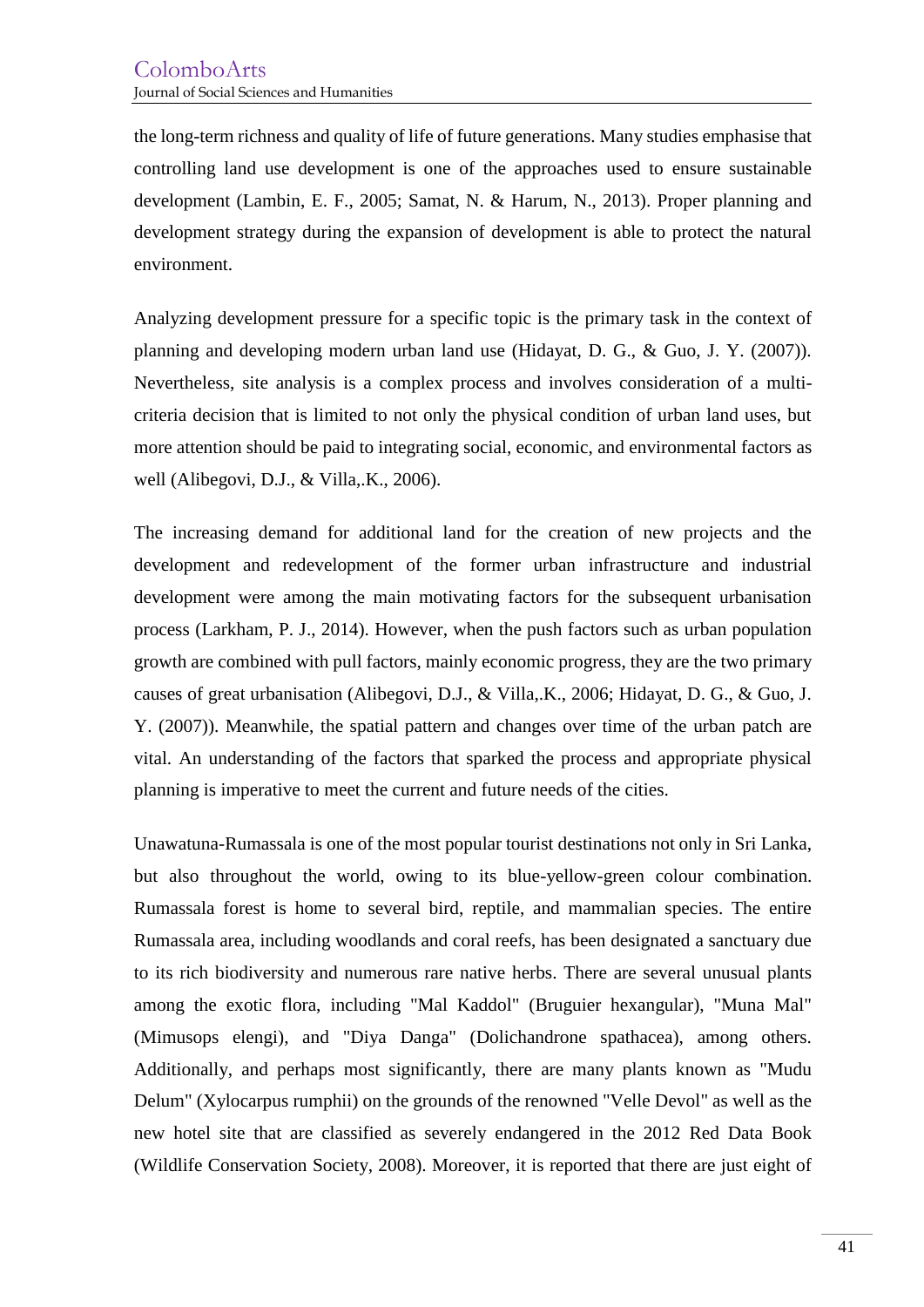these plants on the entire island, along with several other threatened species that should be properly preserved and conserved. Dr. Herrich-Schäffer, a German entomologist and physician, discovered several new species of mammals and reptiles in this region for the first time, including a butterfly named "Dark palm dart" (Telicota ancilla), "Kurulu Goya" (Accipiter badius), "Vehi Lihiniya" (Hirundo sp:), and "Rathmuhunath Ko (Wildlife Conservation Society, 2008).

Human settlement growth is one of the risks to Unawatuna's terrestrial ecosystems. A dense concentration of guest-houses, hotels, residences, and other economic activities such as small shops obtains more land for construction from the vegetation cover.Infrastructure development for the tourism industry harms the natural environment. In the tourism sector, these structures are referred to as "eye sores." Unawatuna is a one-of-a-kind location wellknown for its tourism business, so there are several prospects for economic operations related to tourism. As a result, human settlement expansion and urbanisation are on the rise. Furthermore, improperly constructed tourist accommodations primarily contribute to deforestation and visual pollution.

As a result, this study examines the change in vegetation cover caused by development over the last few years and evaluates the development pressure index required to sustain the green cover in the Unawatuna–Rumassala area. Defining the development pressure to prioritise green cover in order to preserve the Unawatuna-Rumassala area as an ecotourism destination.

## **Research methodology**

## **Study Area**

This study is being undertaken in the Galle district's Rumassala-Unawatuna area. These two territories are divided into four Grama Niladhari Divisions (GNDs): Unawatuna central, Unawatuna west, Bonavista, and Yaddehimulla. They are also connected to the Habaraduwa Divisional Secretariat Division (DSD). This area is home to approximately 4,124 individuals. This area is associated with Sri Lanka's wet zone. As a result, the average annual rainfall is approximately 2300 mm, and the average annual temperature is approximately 26 °C. This area's soils are composed of red-yellow podzolic soils with soft or hard laterite, rolling and undulating hills, and regosols on beaches and flat land (figure 1).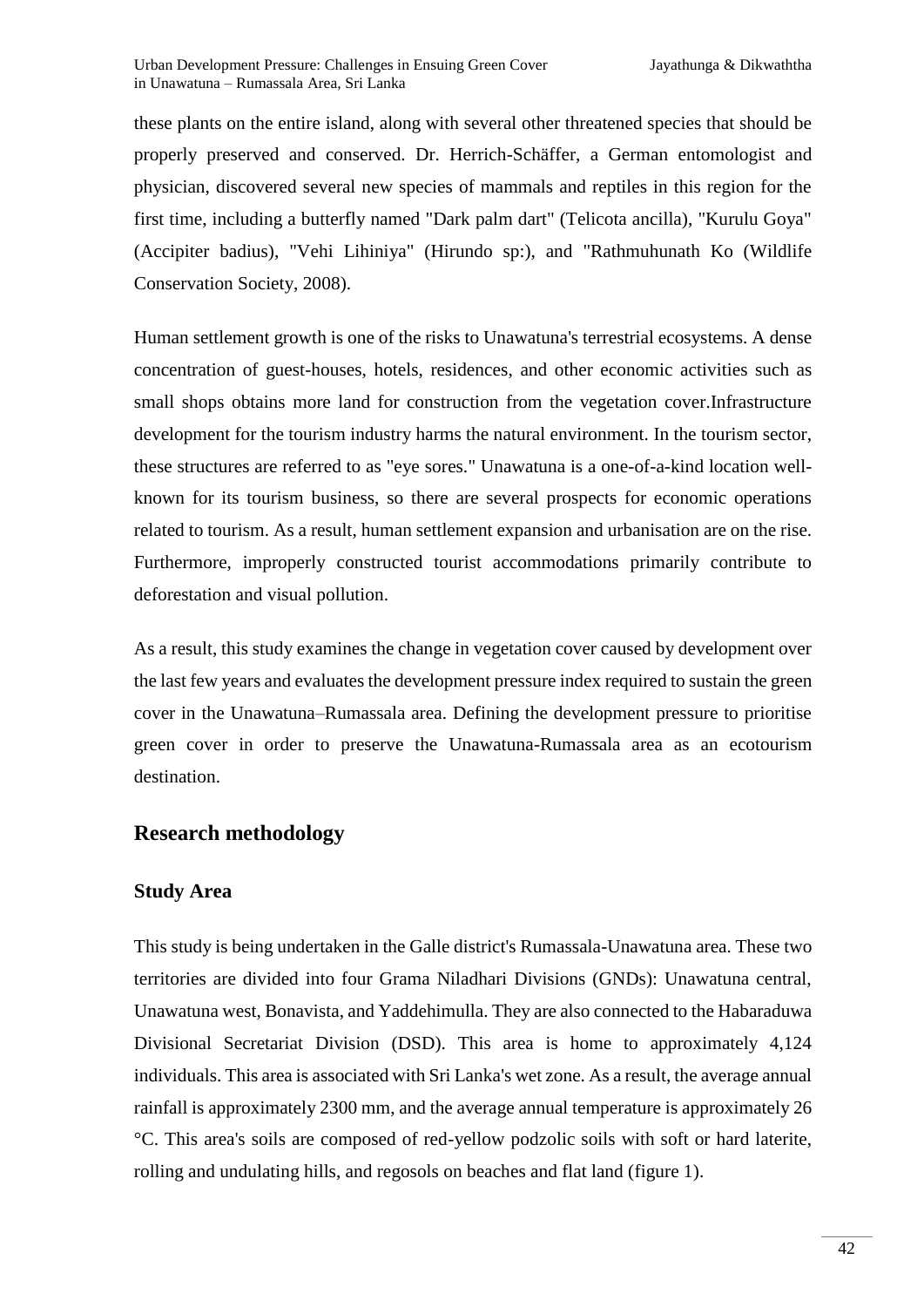

#### **Figure 1: Location of Unawatuna**

Source: Prepared by the author using data of Habaraduwa Divisional Secretariat, 2020

## **Data and Methods**

The study was primarily supported by geospatial information compiled by the departments of surveying and census and statistics. The development pressure index was analysed using an integrated GIS framework (ArcMap 10.4) and the model builder technique. The development pressure index is used to identify places that are particularly vulnerable to development pressure. To determine the development pressure, the following factors were employed: Accessibility, population density, building density, and land use/land cover were all considered (Figure 2).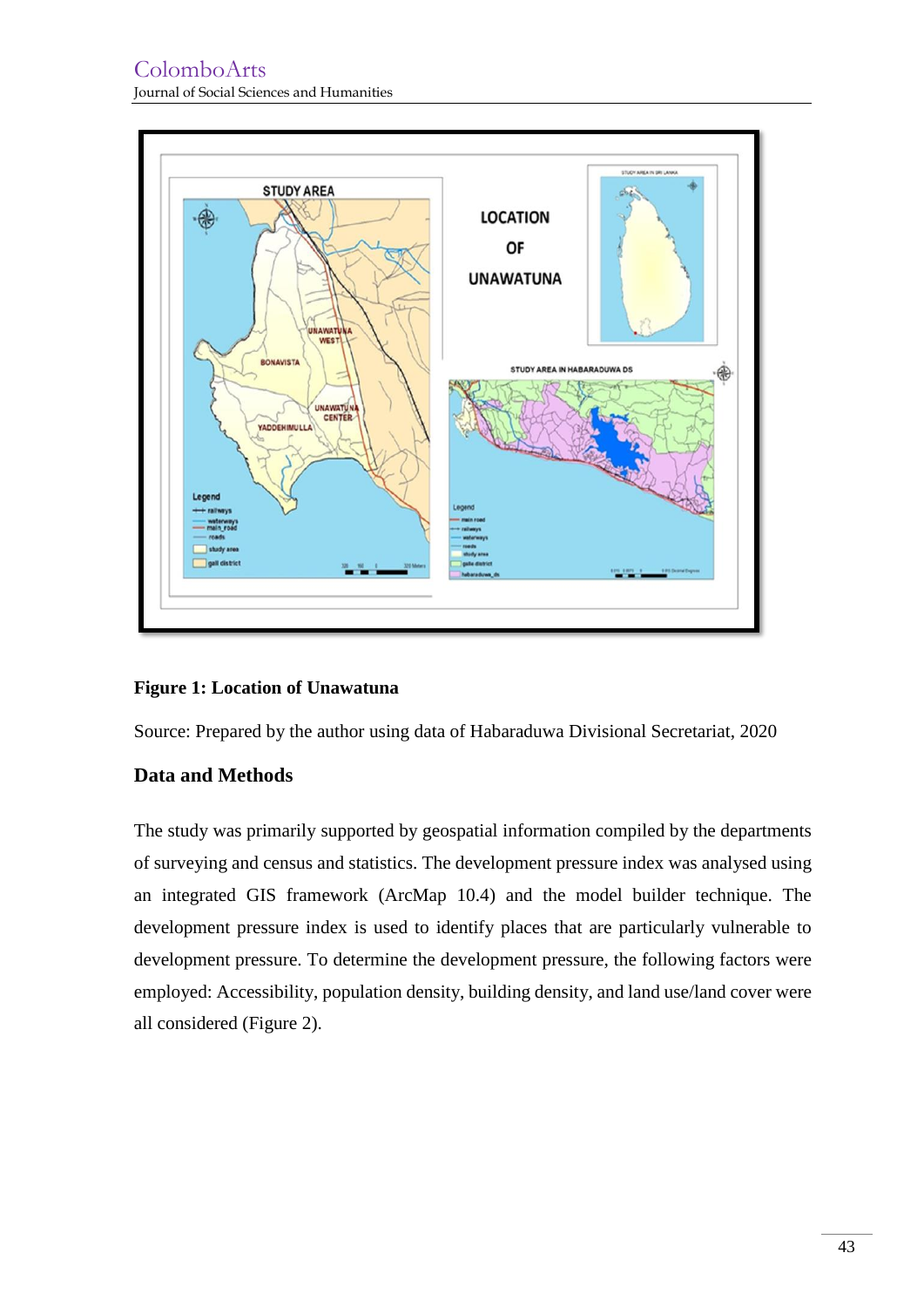

#### **Figure 2: Model builder chart of the methodology**

Source: Created by author, 2020

The Normalized Difference Vegetation Index (NDVI) approach was used in this work to extract features from a satellite image of Unawatuna and Rumassala. The USGS provided satellite images and NDVI analysis was performed using Landsat 8 and 7 images. Vegetation cover is a critical biophysical indicator for detecting human-induced disturbances in vegetation cover, which can be evaluated using vegetation indices generated from satellite pictures. Additionally, NDVI is a straightforward numerical indicator that may be used to examine remote sensing measurements taken from a remote platform and determine whether or not the target or item being observed has live green vegetation (Bhandari et al., 2012).

The following formula for the NDVI calculation,

$$
NDVI = \frac{NIR - Red}{NIR + Red}
$$

NDVI is Normalized Difference Vegetation Index

NIR is near-infrared light and Red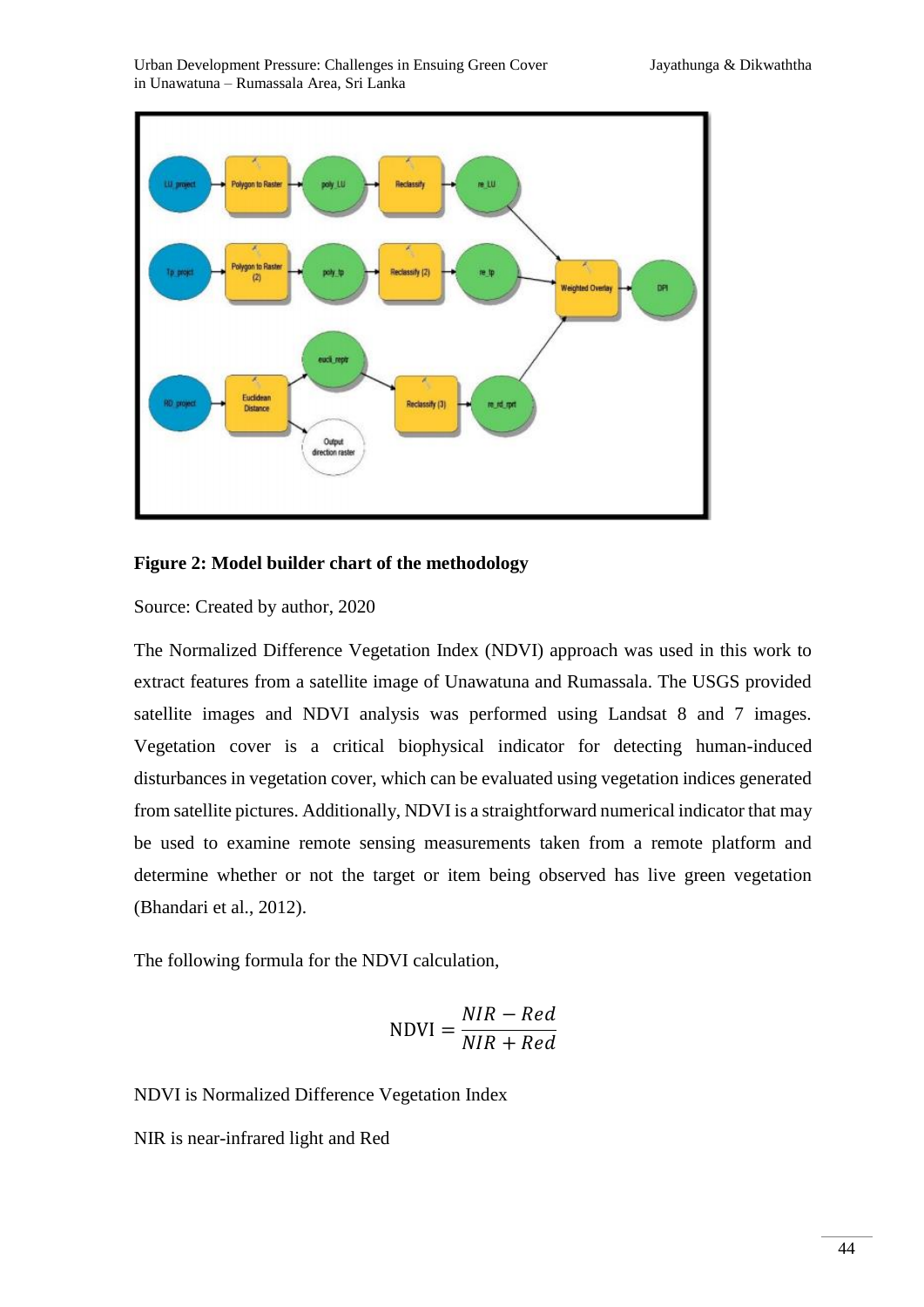## **Results and Discussion**

In the context of contemporary urban land use planning and development, the preliminary task is to conduct a development pressure study on a given subject. However, site analysis is a complex process that requires examination of multiple criteria, not only for the physical state of urban land uses but also for the integration of socioeconomic and environmental elements.

Exaggerated demand for extra land for new projects, development, and redevelopment of existing urban infrastructures, as well as industrial development, were important catalysts for the ensuing urbanisation process. However, the two most fundamental reasons for major urbanisation are push factors such as urban population expansion and pull factors such as economic progress. Given the importance of the spatial pattern and changes in the urban patch over time, it is critical to understand the variables that provoked the process and to implement appropriate physical planning in order to accommodate the cities' present and future demands.

Access to a road is a critical criterion in development pressure agglomeration because it enables movement and connectivity between settlement locations. Thus, when developing this index, it is necessary to evaluate the accessibility of public infrastructure in terms of distance from a certain site via a particular mode of transportation. In any case, road accessibility is the primary consideration, which must be limited to a radius of 1–5 kilometres. It did, however, reveal the road distance.

Considering accessibility, the indicator was that areas experiencing strong development pressure will be located within 200 metres of the road network (Figure 3). From a distance of 200 metres, the optimum places for identifying development potential are defined by a 1–200 metre buffer zone. Because humans can travel short distances, for this study, the Euclidian distance between both sides of the major road is generated and classed. As can be seen in the following map, the road network has been expanded throughout the Rumassala forested area. It was a critical factor in the loss of forest cover, and as a result, residents began encroaching on land parcels for the purpose of building their residential areas.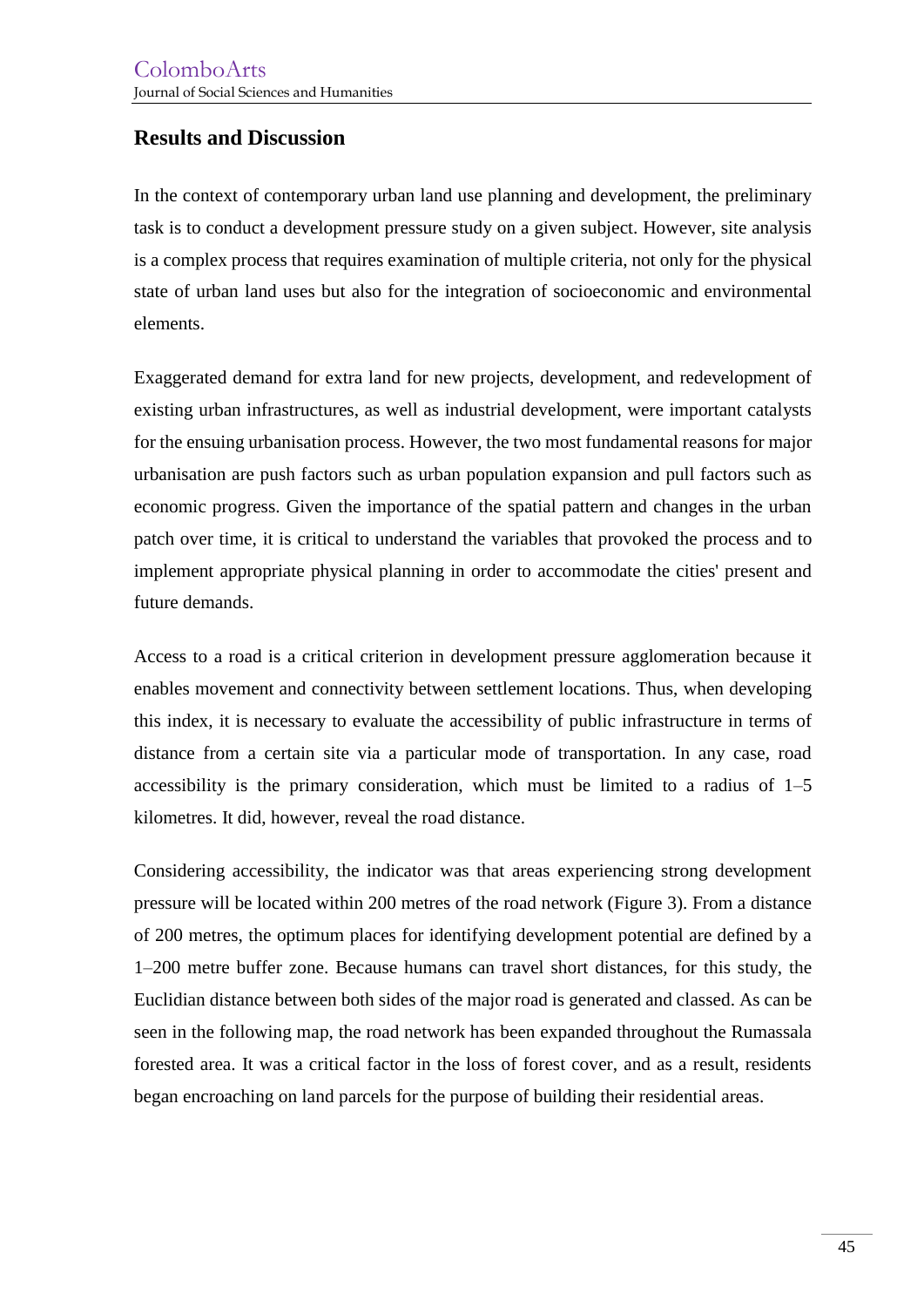Urban Development Pressure: Challenges in Ensuing Green Cover Jayathunga & Dikwaththa in Unawatuna – Rumassala Area, Sri Lanka



#### **Figure 3: Road network in Unawatuna and Rumassala**

Source: Created by author using GIS digital data, 2020

The land-use/land-cover component was the next most significant factor to examine. Various land uses in the city have been categorised as follows: built-up, bare land, shrubs, beaches, agricultural, and other similar uses of land. High concentrations of residential and social infrastructure amenities, as well as the Galle-Matara main road, are concentrated in the Unawatuna area, with mixed development activities occurring along the Yaddehimulla road. The built-up area is designated as a high development pressure area in this study (Figure 4).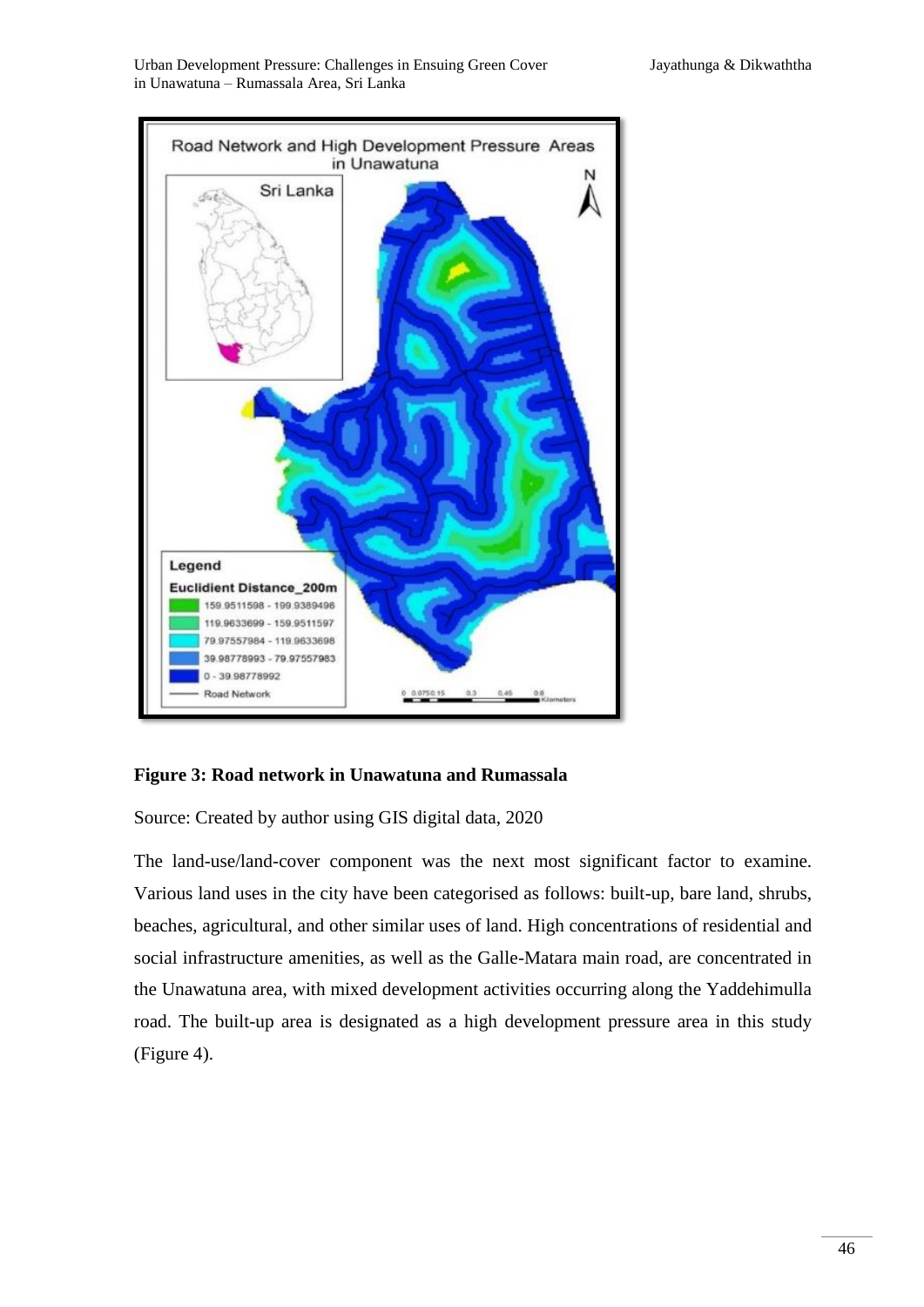

#### **Figure 4: Land-use/land cover in Unawatuna and Rumassala**

Source: Created by author using GIS digital data, 2020

When it comes to building density in the study area, the landscape has been able to absorb a significant amount of development pressure in the buildable area. Because of the high density of construction projects such as hotels, restaurants, shops, hospitals, schools, and residences, the high buildable areas have been completely covered. The classification has been done on the basis of the information provided by the high shape length. Along the Galle–Matara main road and the Yaddehimulla road, there are numerous high-rise projects with extensive lengths and multiple stories. According to the building classification system, this region has been identified as having a high population density. Because of the high level of economic activity and infrastructure facilities, there is always a considerable amount of development pressure. According to the figure 5, it can be identified that there are high densities of buildings in the Unawatuna East and South areas.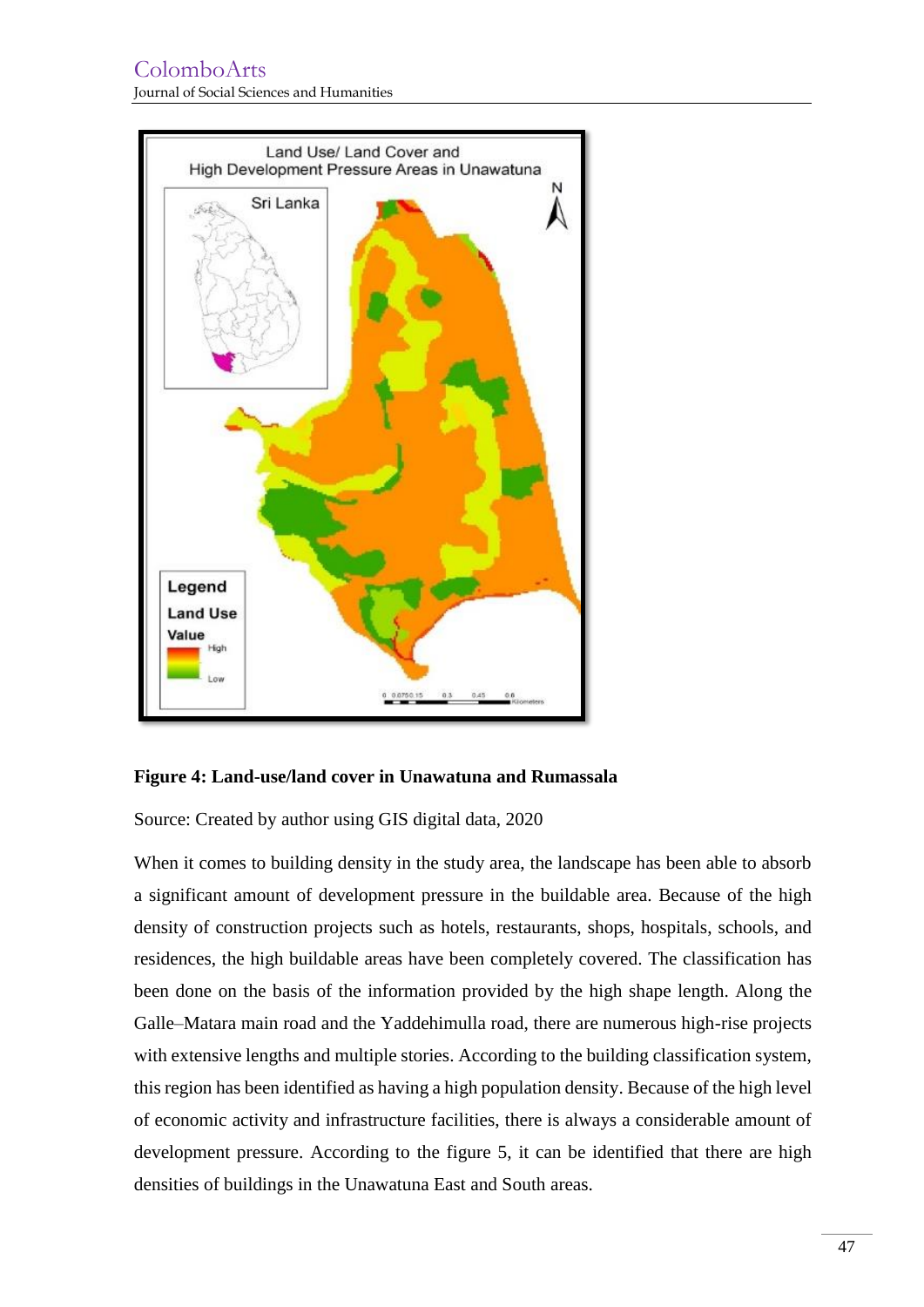Urban Development Pressure: Challenges in Ensuing Green Cover Jayathunga & Dikwaththa in Unawatuna – Rumassala Area, Sri Lanka





Source: Created by author using GIS digital data, 2020

The population density (people per square kilometer) of the city was calculated based on the data collected from the devitional secretariat Habaraduwa. As a result, according to the literature, places with a high population density make a significant contribution to the high level of development pressure. For the purpose of determining the development pressure in Unawatuna, four GN divisions are taken into consideration. The localities of Bonavista, Unawatuna West, Yaddehimulla, and Unawatuna Central were the ones represented (figure 6).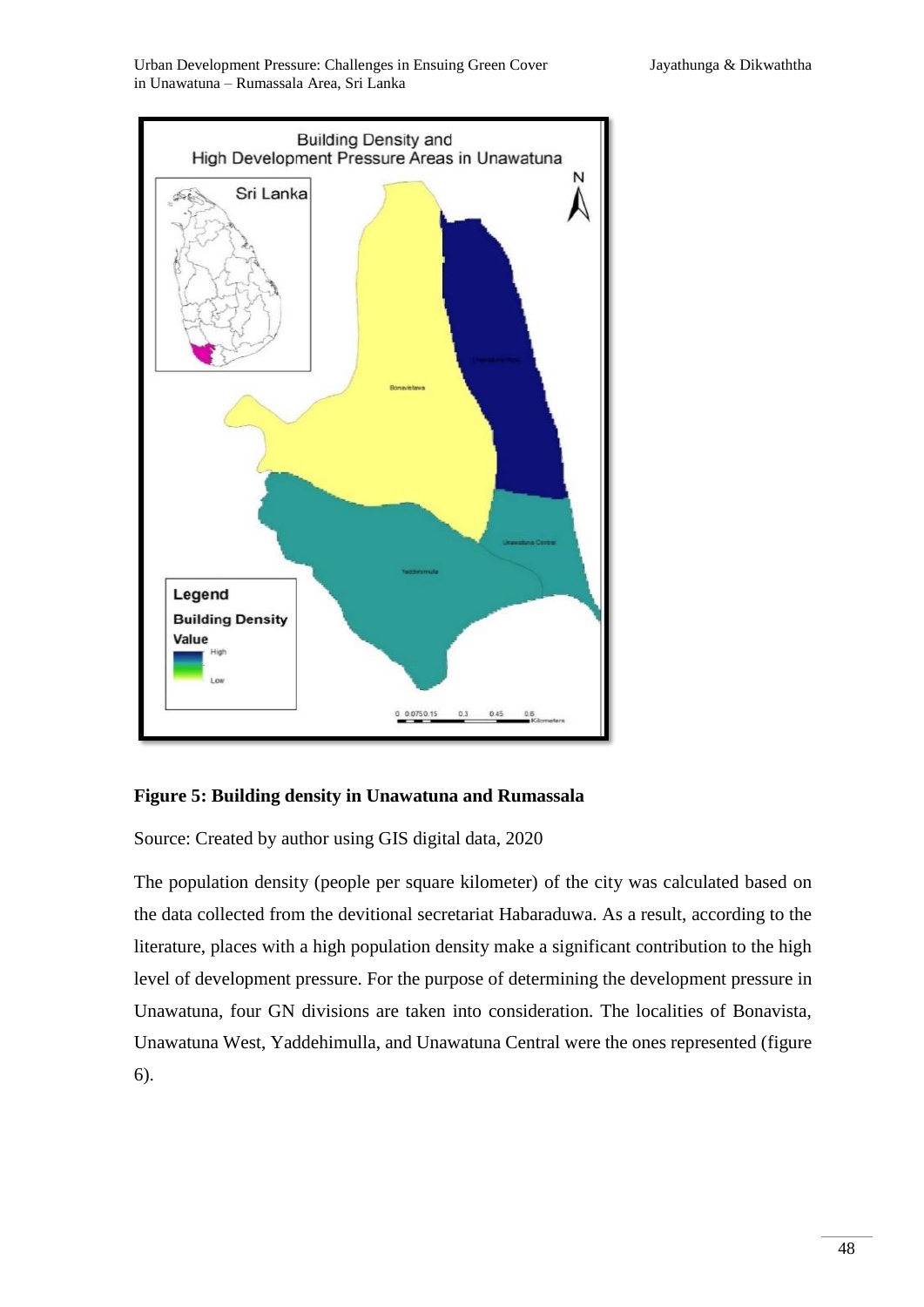## ColomboArts Journal of Social Sciences and Humanities



## **Figure 6: Population density in Unawatuna and Rumassla**

Source: Made by author using GIS digital data, 2020.

According to the information, the Unawatuna area has been classified as having significant development pressure because of the concentration of commercial activities and residentially clustered neighbourhoods in the area. Therefore, the development of residential clusters along the main road in Unawatuna is becoming more intense as a result. People who want to live in close proximity to commercial activities and facilities, as well as in a mixed-use development with development and in close proximity to urban centres. In turn, the area's building density is increasing as a result of these developments.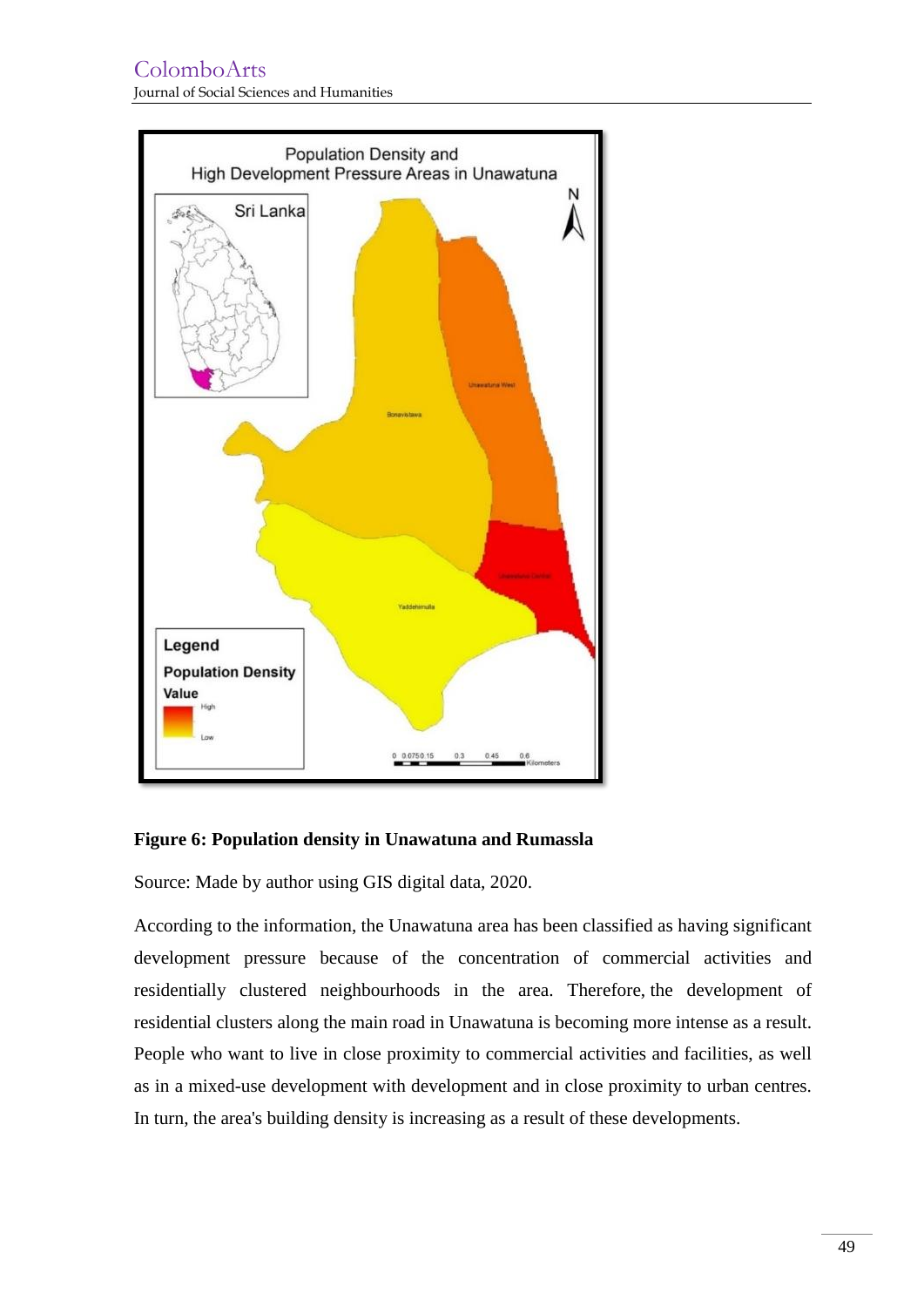



Source: Department of town and country planning, 2021

As depicted on the figure 7, high development pressure zones are located along the main road from Galle to Matara, as well as other secondary roads and hilly areas around Rumassala. It also appears that there is moderate development pressure in Unawatuna Bay. It is anticipated that the very sensitive and precious environment in the Rumassala area would be threatened as a result of the high development agglomeration. The study region has only a small amount of developable land. As a result, the terrestrial region is being pushed towards rapid development and is becoming increasingly vulnerable to urban expansion. As a result, the increased development pressure will have a detrimental effect on the green cover of the landscape. Additionally, when monitoring the area, the buildings near the beach would be a direct obstruction to the study area's ability to enjoy a view of the sea.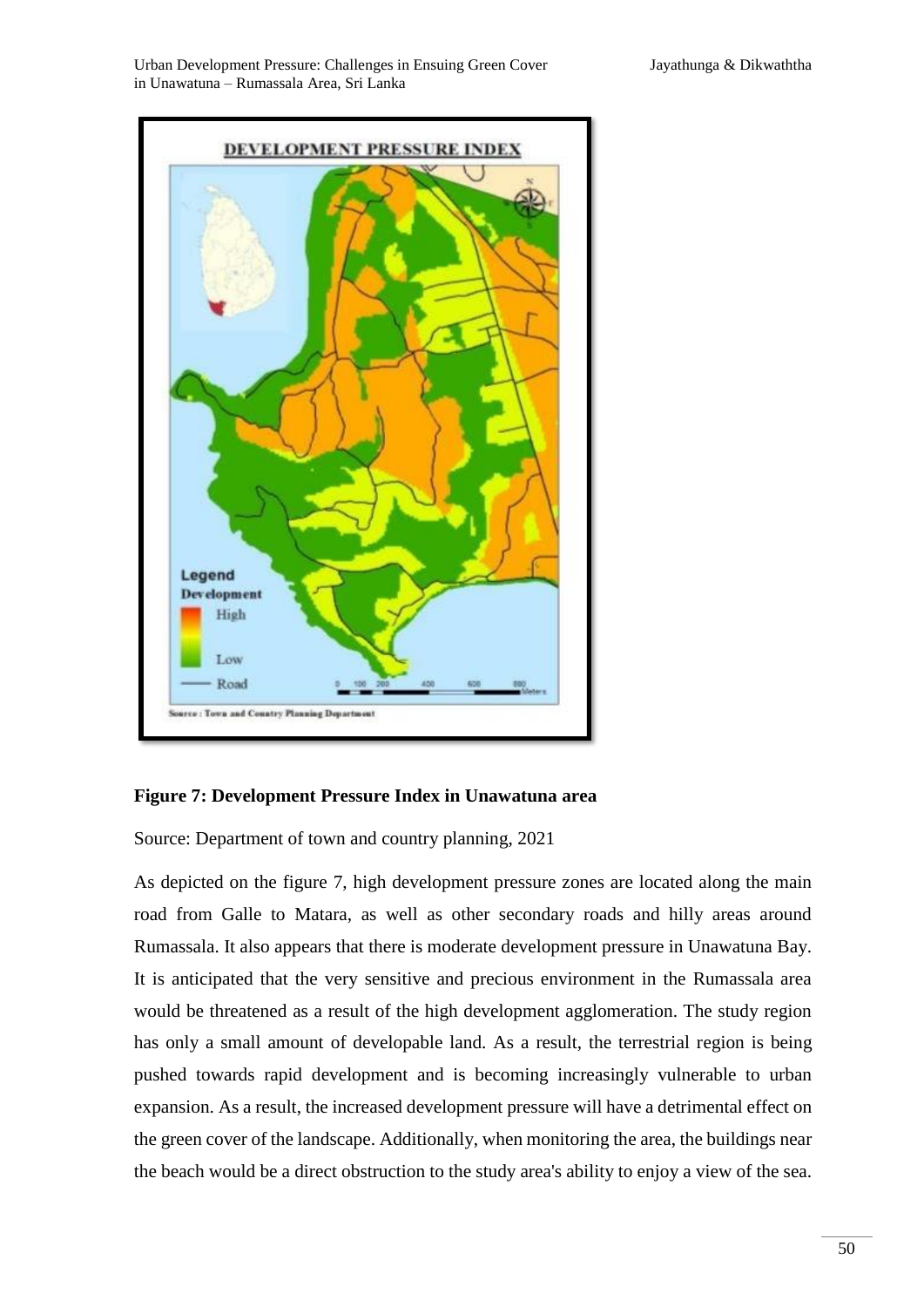There are strong indicators now that development and other economic pressures are accelerating the rate at which development pressure is increasing. While numerous human activities have the potential to change natural ecosystems, the conversion of green space to urban and suburban uses is the most rapidly expanding threat to open spaces.

Another aspect is that remote sensing information provides the data essential to detect changes in heterogeneous urban landscapes over a long period of time. Accordingly, NDVI calculations were utilised to determine the influence of green cover in the area in order to determine changes in vegetation cover over the course of the study. Due to the increasing number of people living in the neighbourhood, as well as the presence of commercial activities, urban management and planning are being challenged. According to the United Nations Environment Programme, information on land use and land cover change is essential to make sophisticated decisions on where to build developable areas while also preserving appropriate open and green space for sustainable urban development.



**Figure 8: NDVI index in Rumassala and Unawatuna area**

Source: Created by author using satellite and GIS digital data, 2021.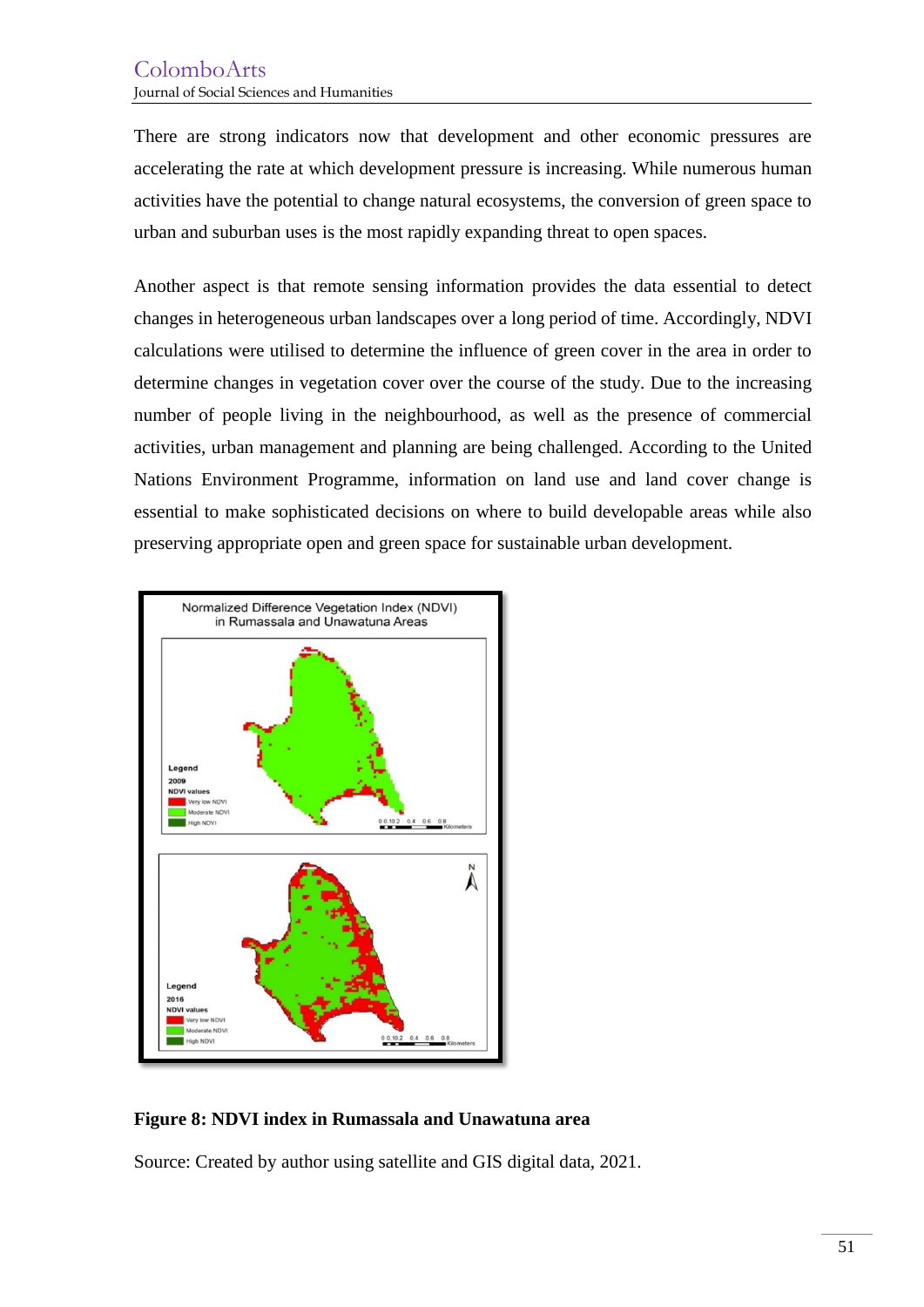As shown by the NDVI analysis, there has been a significant change in the spatial pattern of vegetation land cover between 2009 and 2016. Elevated and low topographic slopes, where human activities were dominant, saw moderate NDVI levels drop to low NDVI values. The Normalized Difference Vegetation Index (NDVI) is influenced by development and human activities (such as forest clearances and industrial and tourism activities). When comparing the 2002 and 2020 scenarios (Figure 9), we can see how the forest areas of Unawatuna have shrunk. According to the findings of the study, which were based on field observations and satellite images, human actions are more significant than natural occurrences in the degradation of forests and vegetation cover in the studied area. The high concentration of guest houses, hotels, residences, and other commercial activity requires more land from the plant cover in order to construct their structures than the vegetation cover can support. The extraction of timber is a significant contributor to the reduction in vegetation cover.



#### **Figure 9: Google earth images of Unawatuna bay area 2002 and 2020**

Source: Google earth pro images, 2021.

Zoning plans should be enacted as soon as reasonably practicable in the Unawatuna and Rumassala areas as a guideline for maintaining the environment in the surrounding areas. According to the criteria of the Urban Development Authority, we have developed a zoning plan for this purpose. Conservation and development criteria have been used to determine the boundaries of four zones under these guidelines. These areas include the Development Promotion Zone, the Moderate Development Zone, the Controlled Development Zone, and the Nature Conservation Zone. Development Promotion Zone (figure 10). The allowable limitations for the zones that have been identified are listed in the following section (Table 1). These restrictions are derived from the Urban Development Guidelines, which were included in the city's planning regulations at the current count.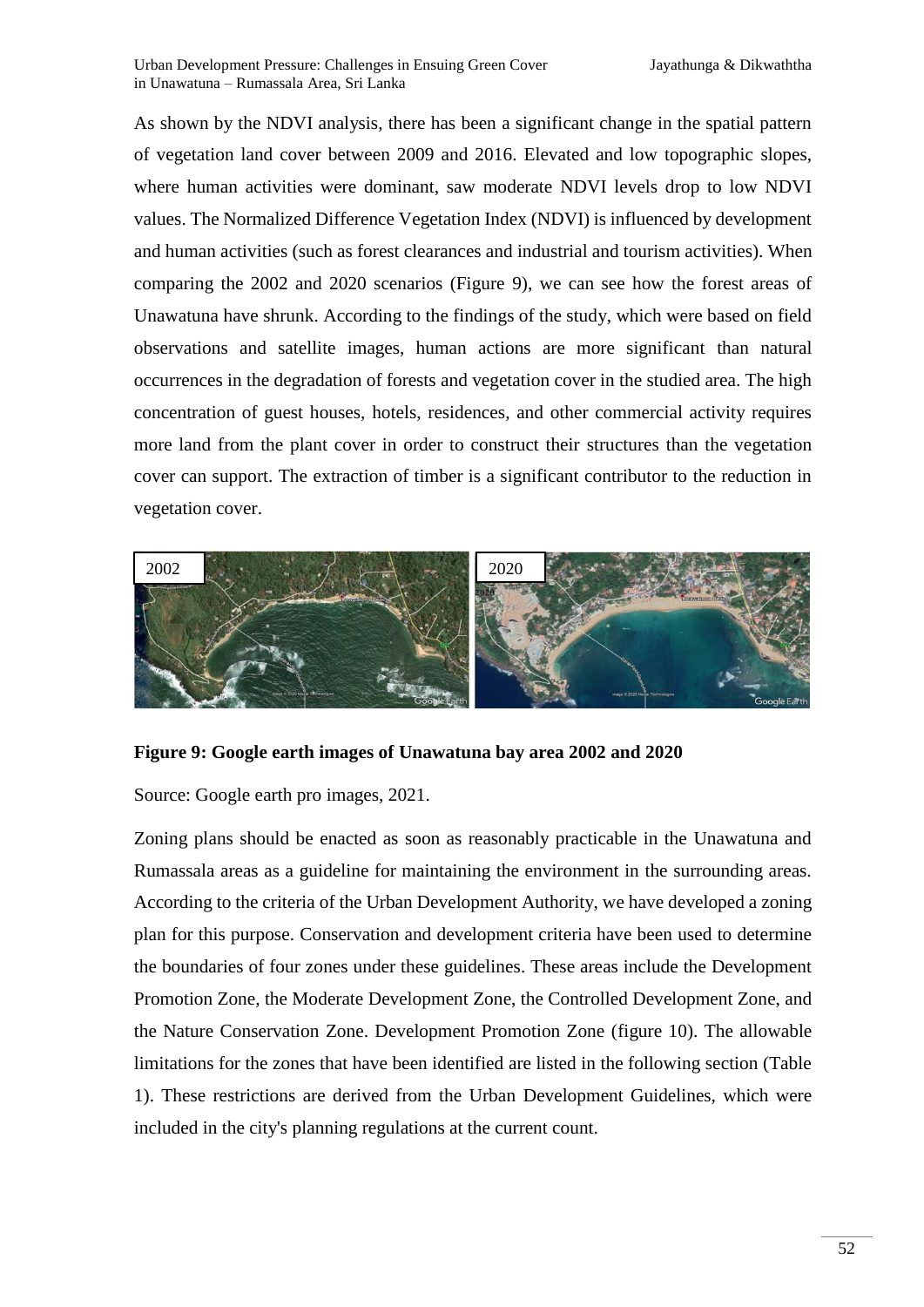

## **Figure 10: Zoning plan for Unawatuna & Rumassala**

Source: Department of town and country planning, 2021

|                      | Nature<br>of<br>conservation | Controlled<br>development | Immediate<br>development | Development<br>promotion |
|----------------------|------------------------------|---------------------------|--------------------------|--------------------------|
|                      |                              |                           |                          |                          |
| Plot coverage        | 5%                           | 35%                       | 50%                      | More than                |
| Plot size            | -                            | 40P                       | 20P                      | -                        |
| Boundary walls       | Not permitted                | Not permitted             | Not permitted            | Not permitted            |
| Green mesh or        | Permitted                    | Permitted                 | Permitted                | Permitted                |
| transparency<br>wall |                              |                           |                          |                          |
| Expansion<br>for     | Not permitted                | Not permitted             | Not permitted            | Not permitted            |
| buildings            |                              |                           |                          |                          |
| Permitted            |                              | 7.5m<br>(Canopy)          | $11.5 \text{ m}$ (G*2)   | $45m$ and $60m$          |
| heights              |                              | height)                   |                          |                          |
|                      |                              |                           |                          |                          |

Source: Urban development authority, 2020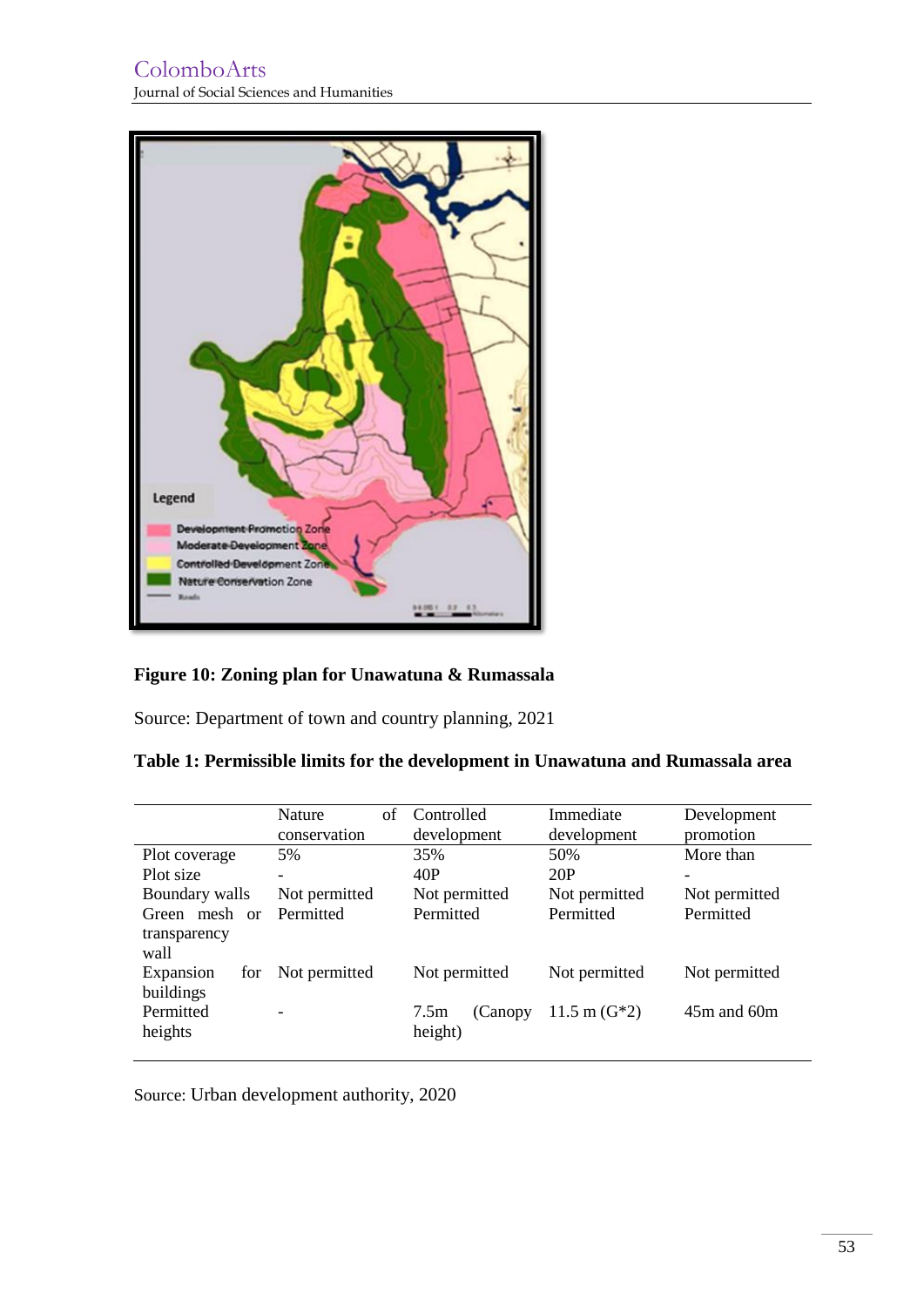## **Conclusion**

An improved method for analysing development pressure is described, with the goal of extracting the high-development zones in Unawatuna and Rumassla as a result. In the normalised difference vegetation index (NDVI) technique, the amount of green cover in a region was measured in order to determine how anthropogenic activities were influenced by that green cover. The changes in vegetation patterns between 2009 and 2016 are clearly highlighted by this fact. Apart from the study, poorly planned industrial and residential development have had a significant negative impact on the quality of each of our lives as well as the environment. Even at high densities, poorly designed development will fragment natural habitats, thereby diminishing the value of remaining open spaces for diversity, recreation, and a variety of other purposes and functions. As a result, the suggested zoning plan, which includes the Development Promotion Zone, the Moderate Development Zone, the Controlled Development Zone, and the Nature Conservation Zone, can be implemented to ensure that green cover is maintained in the direction of the ecotourism destination.

## **References**

Alibegović, D.J., & Villa, Ž.K. (2006). *The Challenge of Building Proper Urban Indicator System: A Proposal for Croatian Cities*.

Bhandari, A., Kumar, A., & Singh, G. (2012). Feature Extraction using Normalized Difference Vegetation Index (NDVI): A Case Study of Jabalpur City. *Procedia Technology*, *6*, 612–621. https://doi.org/10.1016/j.protcy.2012.10.074

Ewing, R., J. Kostyack, D. Chen, B. Stein, and M. Ernst. (2005). *Endangered by Sprawl: How Runaway Development Threatens America's Wildlife.* National Wildlife Federation, Smart Growth America, and NatureServe: Washington, DC.

Hardin, P. J., Jackson, M. W., & Otterstrom, S. M. (2007). Mapping, Measuring, and Modeling Urban Growth. *Geo-Spatial Technologies in Urban Environments*, 141–176. [https://doi.org/10.1007/978-3-540-69417-5\\_8](https://doi.org/10.1007/978-3-540-69417-5_8)

Hidayat, D. G., & Guo, J. Y. (2007). *Developing the Emerging Development Pressure Index for Wisconsin*. <https://minds.wisconsin.edu/handle/1793/54011>